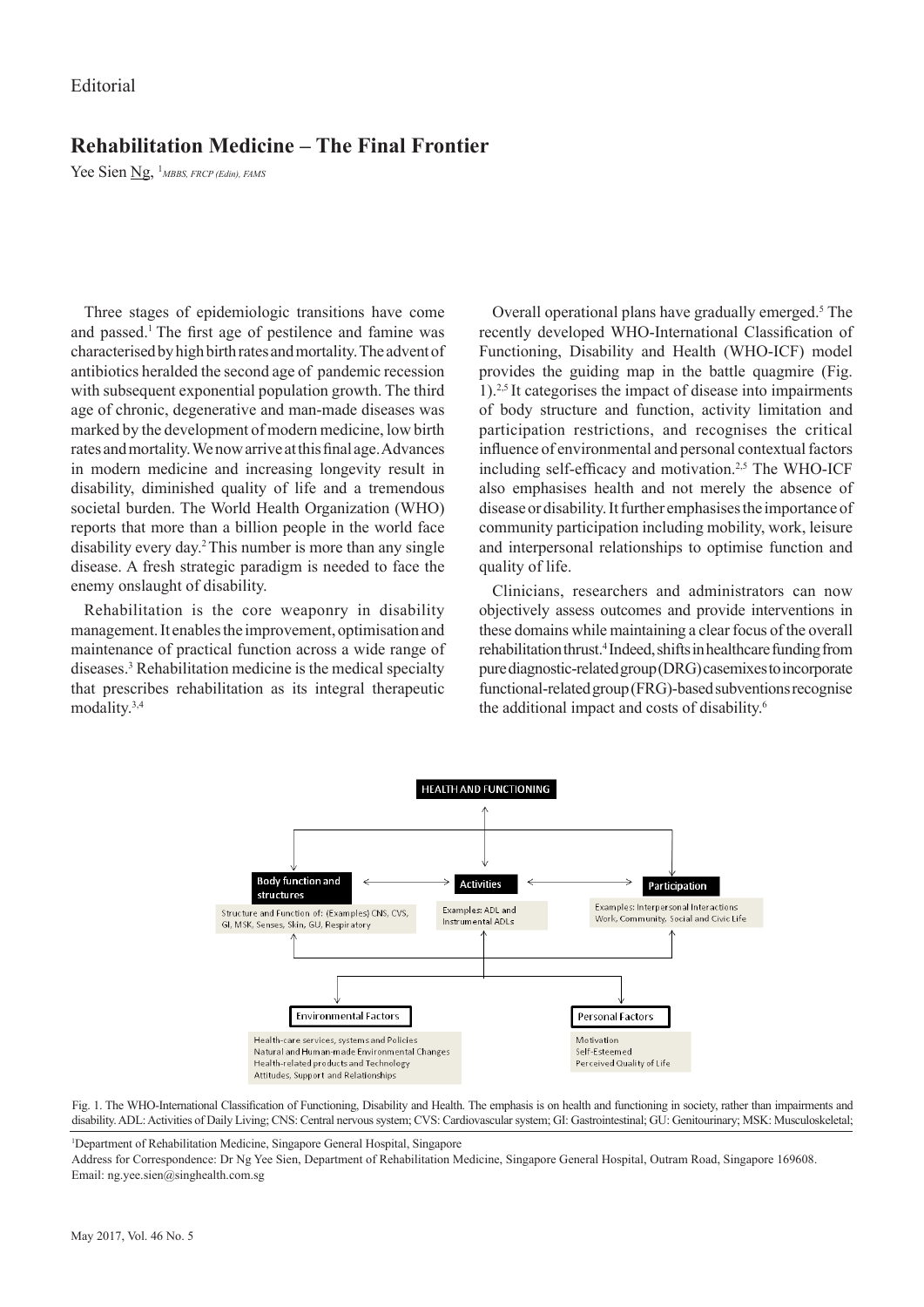Hippocrates' precept on medical practice to "cure sometimes, relieve often and comfort always" further translates to another important rehabilitation principle of restoration and compensation.7 For each rehabilitation goal in the WHO-ICF domains, we aim to restitute where possible or apply compensatory strategies and provide environmental modifications when we cannot. For example, in a hemiparetic stroke, reaching tasks are achievable by strengthening the weak arm, compensating with the non-affected arm or modifying the environment by placing objects closer to the patient. The recent deployment of rehabilitation technology further illustrates this. There are training robots that aim to restore strength or walking, assistive technology (AT) such as wheelchairs and prosthetic limbs that substitute or compensate for motor impairments and public buses with automated wheelchair platforms that provide environmental modifications for community access.<sup>3,7</sup>

There is rapid progress in the development of rehabilitation sciences with significant increases in both the absolute volume and quality of research publications in diverse rehabilitation fields.<sup>8</sup> In the rehabilitation of neurological conditions, facilitating neuroplasticity through neuromodulation and sensorimotor learning has transformed contemporary practice.<sup>9</sup> Developments in the use of modulatory medications, constraint-induced therapy, braincomputer interfaces, non-invasive brain stimulation, virtual reality and rehabilitation robotics improve a wide variety of outcomes.<sup>3</sup> Musculoskeletal rehabilitation is characterised by the increasing use of objective imaging and advanced assessment tools such as ultrasound and biomechanics laboratories for rapid diagnosis and focused rehabilitation. Early comprehensive rehabilitation programmes after a major acute event have proven safe and effective in intensive care, cardiac and pulmonary rehabilitation with encouraging reductions in lengths of stay, readmissions and morbidity.4,10 Cancer rehabilitation is a fast growing field of rehabilitation as survival rates increase, demanding specific approaches to specific impairments such as weakness, fatigue and cancerrelated pain.11 Paediatric rehabilitation is a significant need and practitioners require a broad knowledge of genetic, congenital and childhood diseases and disability, and interventions accounting for ongoing physiological and social development.<sup>12</sup> Geriatric rehabilitation has assumed national importance in developed countries with ageing populations and demonstrates yet another paradigm shift in rehabilitation. It emphasises community screening for the frail elderly and delivering pre-habilitation through a core exercise programme in otherwise healthy elders prior to the onset of disability.<sup>13</sup>

Systems of rehabilitation care have also concurrently developed.3,4 These include the initiation of national rehabilitation databases to optimise limited resources

and integrated pathways incorporating rehabilitation in common diseases. The early delivery of rehabilitation in intensive care units, early supported discharge programmes, regional health systems integrating acute and rehabilitation (community) hospitals, streamlining of outpatient rehabilitation and rehabilitation in nursing homes address increasing demands and raise rehabilitation standards.3,10,14 Community rehabilitation including return to work, psychosocial support programmes and innovations such as remote telerehabilitation are important and continue to be developed.11,15 An unfilled gap is the need for adolescent rehabilitation to manage yawning chasms in the transitions from childhood to young adulthood for congenital, developmental and acquired chronic disabilities. These need to be seamlessly and actively managed in order to allow the fulfillment of maximal functional and societal potentials where possible, and reduction of parental and sibling burdens.<sup>12</sup>

The battle requires not individuals, but a cohesive fighting force. There is an urgent need to train not just more rehabilitation clinicians to meet increasing demand for rehabilitation services but also to teach principles of rehabilitation to all healthcare clinicians. Competent functional assessments should be in the armamentarium of all physicians and transdisciplinary care models the norm in integrated rehabilitation.<sup>4,5</sup> High quality research is needed to identify promising interventions and to improve rehabilitation services delivery. Further, the army needs champions and rehabilitation medicine leaders are well poised to advocate for the frail and disabled in our society by prescribing rehabilitation to improve function, quality of life and health.

## REFERENCES

- 1. Omran AR. The epidemiologic transition: a theory of the epidemiology of population change. 1971. Milbank Q 2005;83:731-57.
- 2. World Health Organization, World Bank. World Report on Disability. Geneva: World Health Organization; 2011. Available at: http://www. who.int/disabilities/world\_report/2011/en/index.html. Accessed on 29 November 2014.
- 3. Ng YS, Chew E, Samuel GS, Tan YL, Kong KH. Advances in rehabilitation medicine. Singapore Med J 2013;54:538-51.
- Mitra R, Standaert CJ. The value of physical medicine and rehabilitation in the new health care market. PM R 2016;8:475-8.
- 5. Gutenbrunner C, Bethge M, Stucki G, Li J, Lains J, Olver J, et al. Dissemination, analysis, and implementation of the World Report on Disability: the roadmap of the International Society for Physical and Rehabilitation Medicine. Am J Phys Med Rehabil 2014;93:S68-72.